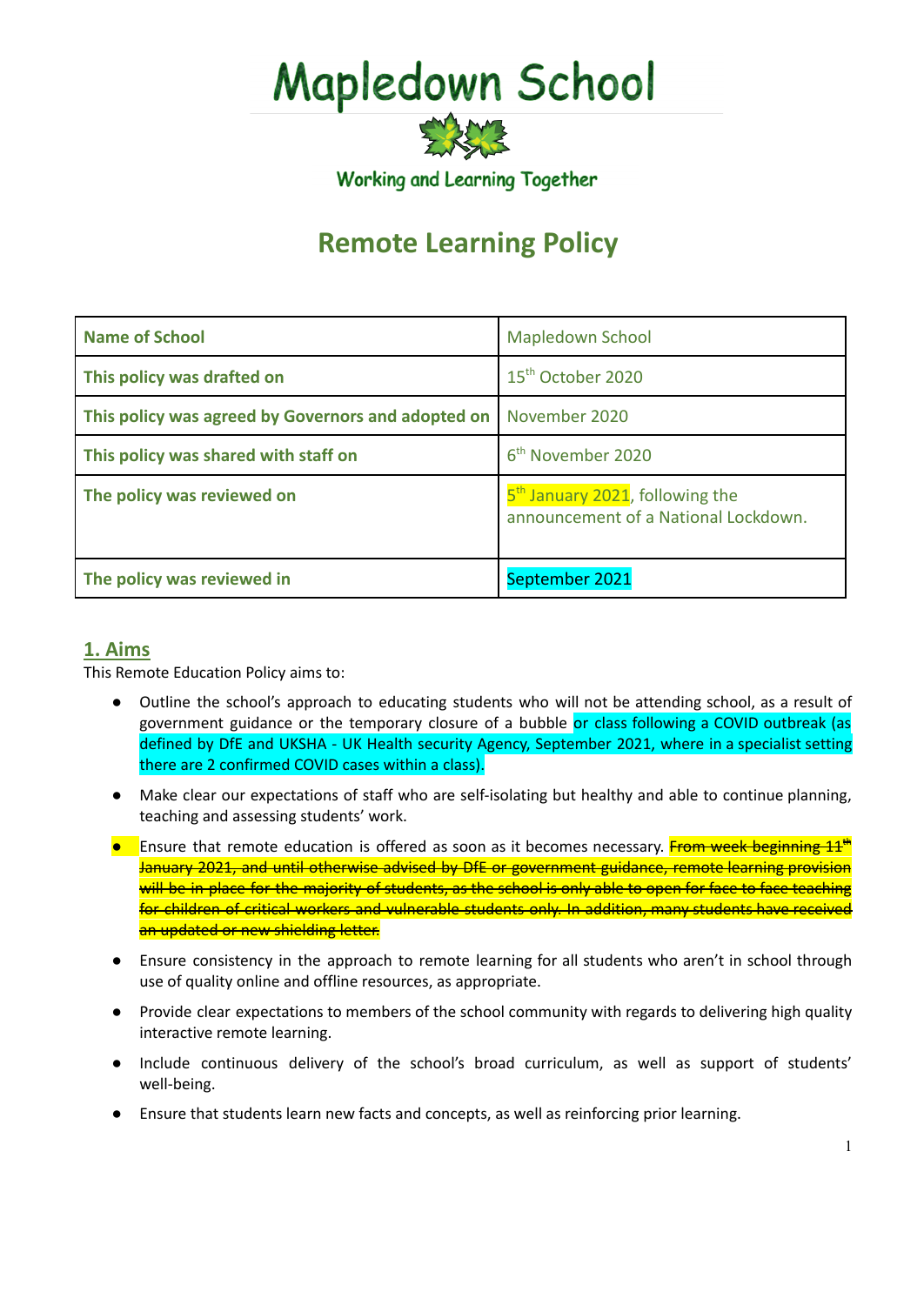- Ensure that students have access to learning they would have completed had they been in school as normal.
- Ensure that online tools used enable appropriate interaction with students, the assessment of their work and the provision of feedback.
- Provide training for staff about the appropriate use of online platforms so that students and staff are effectively safeguarded and that data protection guidelines are adhered to.
- Support effective communication between the school and families so that parents and students can access and make the best use of resources.
- Ensure that students who lack any necessary equipment are given alternatives that are appropriate for the students and reflect their learning style.

## **2. Who is this policy applicable to?**

- Children who are absent because they are awaiting test results and the household is required to self-isolate. The rest of their school bubble are attending school and is being taught as normal. Individual students who are unable to attend will be supported on a case-by-case basis by providing them with work which will broadly mirror that being taught to the rest of the class who remain in school.
- Children who are part of a whole class bubble and not able to attend school because a member of their class has tested positive for Covid-19, and the remainder of the class is waiting for a PCR test result before returning to school.
- From week beginning 11<sup>th</sup> January 2021, and until otherwise advised by DfE or government guidance, the majority of students, as the school is only able to open for face to face teaching for children of critical workers and vulnerable students.

## **3. Resources**

Resources to deliver this Remote Education Plan include (add details):

- Google classrooms
- Online tools/school subscriptions for Oak National Academy / Dynamo Maths / Twinkl
- Staff CPD on the use of Google Classrooms
- Technical support via the school's IT Technicians
- Information for parents via emails and telephone calls
- Use of live video for key lessons (register, circle time, etc)
- Printed learning packs as requested by families unable to access the online resources
- Equipment such as laptops or tablets may be sourced via Local Authority funding where appropriate

The detailed remote learning planning and resources to deliver this policy are found within our Google Classroom platform and shared with all parents:

- Model timetable and structure for remote learning
- Any downloadable, printable resources
- Links to any resources such as Dynamo Maths, Choose it, Twinkl
- Curriculum resources/maps/plans including for subjects other than English and mathematics
- Teacher Code of Conduct for phone calls/live video/recorded video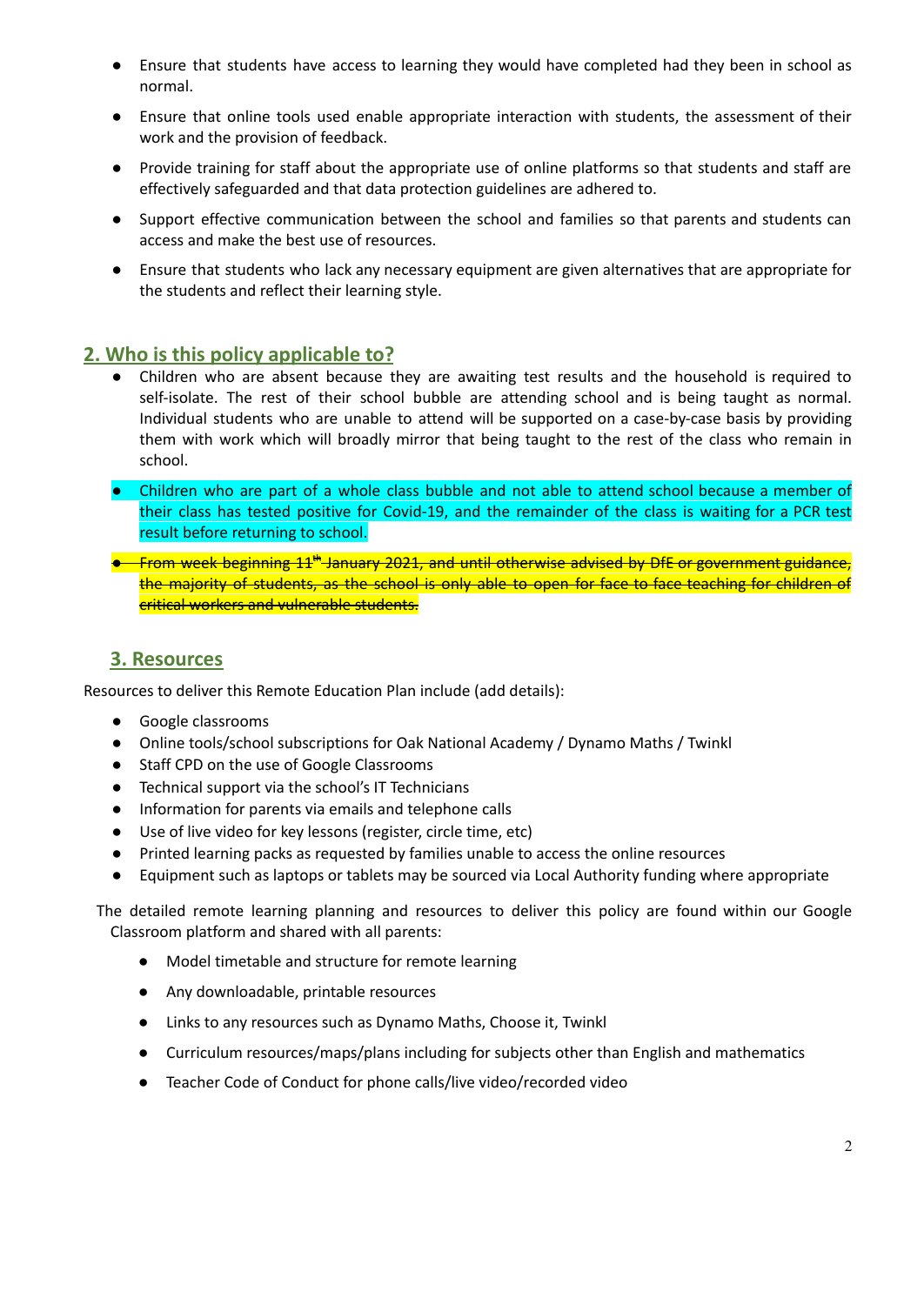## **4. Approaches to Learning: Our Principles**

The following principles, informed by the DfE's requirements in respect of remote learning, underpin our approach:

- Planning will be informed by the feedback from previous remote learning.
- Students will study a broad range of subjects, including communication, mathematics, Physical development, PSHE, life skills.
- Students will learn new facts and concepts, as well as completing activities that reinforce their prior learning.
- Those who cannot attend school will access similar learning to that which their class/bubble is completing within school.
- Activities will be varied and not solely consist of 'screen time'; for example families and students will have access to printable resources enabling the completion of tasks (maths, communication, life skills, etc).
- Resources will be quality assured by subject and senior leaders, who will monitor on a regular basis.
- Staff will have the training they need to provide online learning safely, including managing Google classrooms.
- All students will have access to the resources they need to learn. We will ensure this by sending guidance to families on how to join online platforms such as Zoom and Google Classrooms, and follow up any issues via telephone or video calls.
- Teachers will communicate the purpose of activities and their success criteria for students, by including a crib sheet with resources when necessary.
- Students will access remote learning resources as part of in-school delivery, so that they become used to these ways of working, by joining other groups or other teachers/therapists, via Zoom displayed on the classroom whiteboards.
- COVID catch-up funding will be used effectively to provide additional staff or resources to the students with the most needs.
- Staff workload will be managed by weekly feedback and debriefs. ICT support staff will assist teachers in uploading resources as appropriate.
- Leaders will measure engagement in remote learning by monitoring the weekly logs and contacting families via telephone calls and / or surveys, and use this information to review provision and make changes as necessary.

## **5. Working with Parents**

We are committed to working in close partnership with families, and providing remote learning in different ways when that is necessary to suit the needs of particular students, such as those who have the most complex medical needs and special educational needs and disabilities (SEND).

We have provided guidance to parents on how to use Zoom and Google classrooms.

Resources will be shared with students and parents via Google classrooms, emails, the school website, Royal Mail and personal deliveries.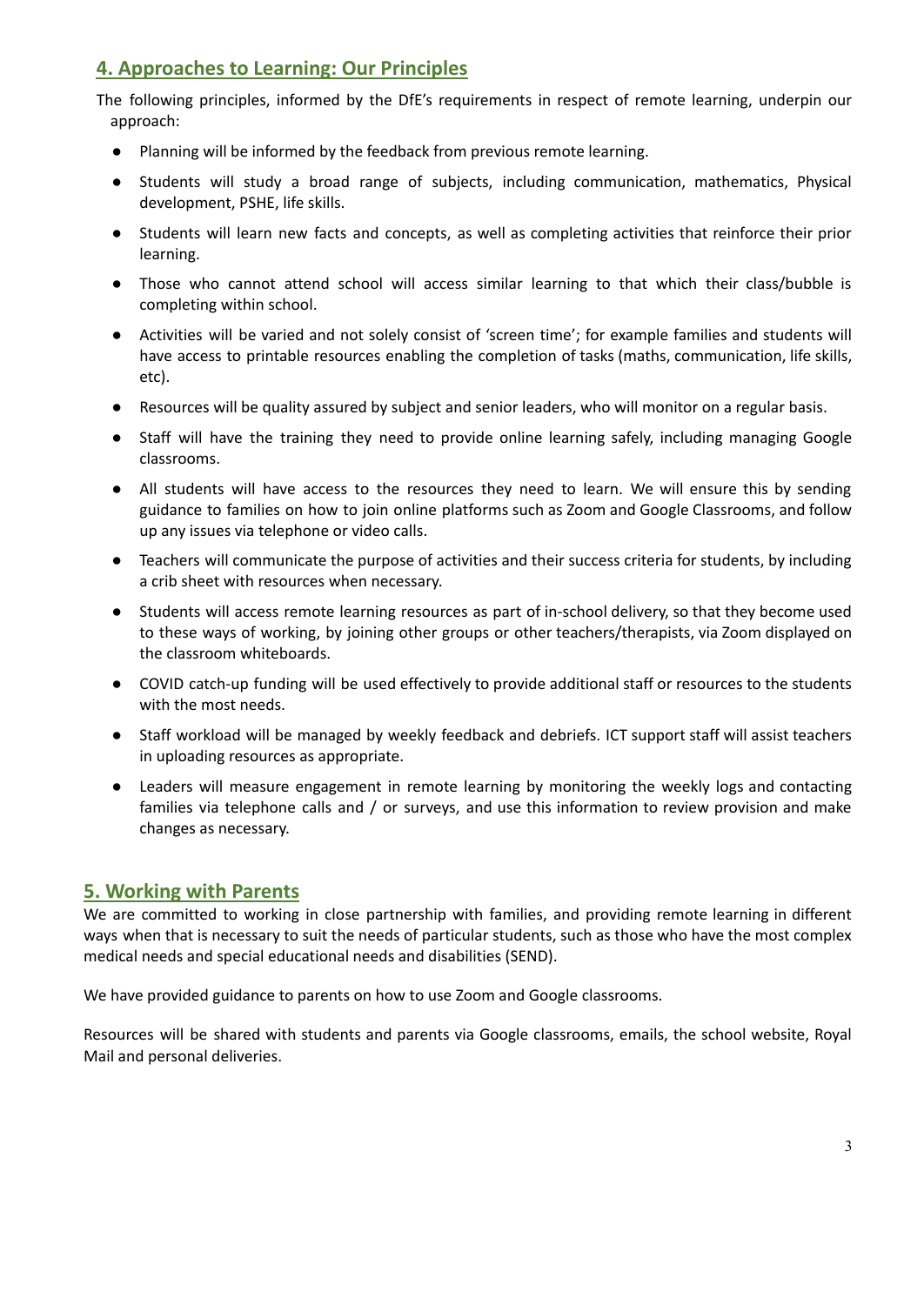We would encourage parents to support their children's work, and to establish a routine based around the school day wherever possible.

Should parents be unable to access online work for any reason, they should contact their child's teacher so that other arrangements can be made.

All parents and carers sign an 'Acceptable Use Policy' at school which includes e-safety rules. This applies when children are working on computers at home, and accessing live lessons via Zoom.

## **6. Roles and responsibilities**

## **Senior and Learning Zone Leads**

Alongside any teaching responsibilities, senior/learning zone leaders are responsible for:

- Co-ordinating the remote learning approach across the school including monitoring students' engagement and the overall effectiveness of remote learning.
- Lead virtual meetings to ensure consistency across the subject.
- Ensuring that staff, students and parents benefit from appropriate guidance about remote learning.
- Ensuring that resources fully support teachers and students so that remote learning can take place without hindrance in this respect.
- Monitoring the security of remote learning systems, including data protection and safeguarding considerations.

#### **Teachers**

Teachers are provided with the necessary training on how to use google classrooms.

When providing remote learning, teachers must be available between 9am and 3.30pm, provided they are not unwell if they are self-isolating at home.

Teachers unable to work for any reason during this time should inform the Headteacher immediately.

When providing remote learning, teachers are responsible for:

- Setting work:
	- o Teachers will set work for the students in their classes.
	- o The work set should follow the usual timetable for the class had they been in school, wherever possible.
	- o Teachers will set work using Google Classrooms.
	- o Daily Communication/Literacy, Mathematics/Cognition and a subject relevant to each Learning Zone, for example sensory processing, life skills, PSHE, physio/Physical development/MOVE, music, art.
	- o Teachers may also use Zoom in order to deliver live lessons (see Appendix A)
- Providing feedback on work:
	- o Communication/Literacy and mathematics work will be assessed via calls to families or emails communication via Google Classrooms.
	- o Work in other subjects will be assessed via calls to families or emails communication via Google Classrooms.
- Keeping in touch with students who aren't in school and their parents: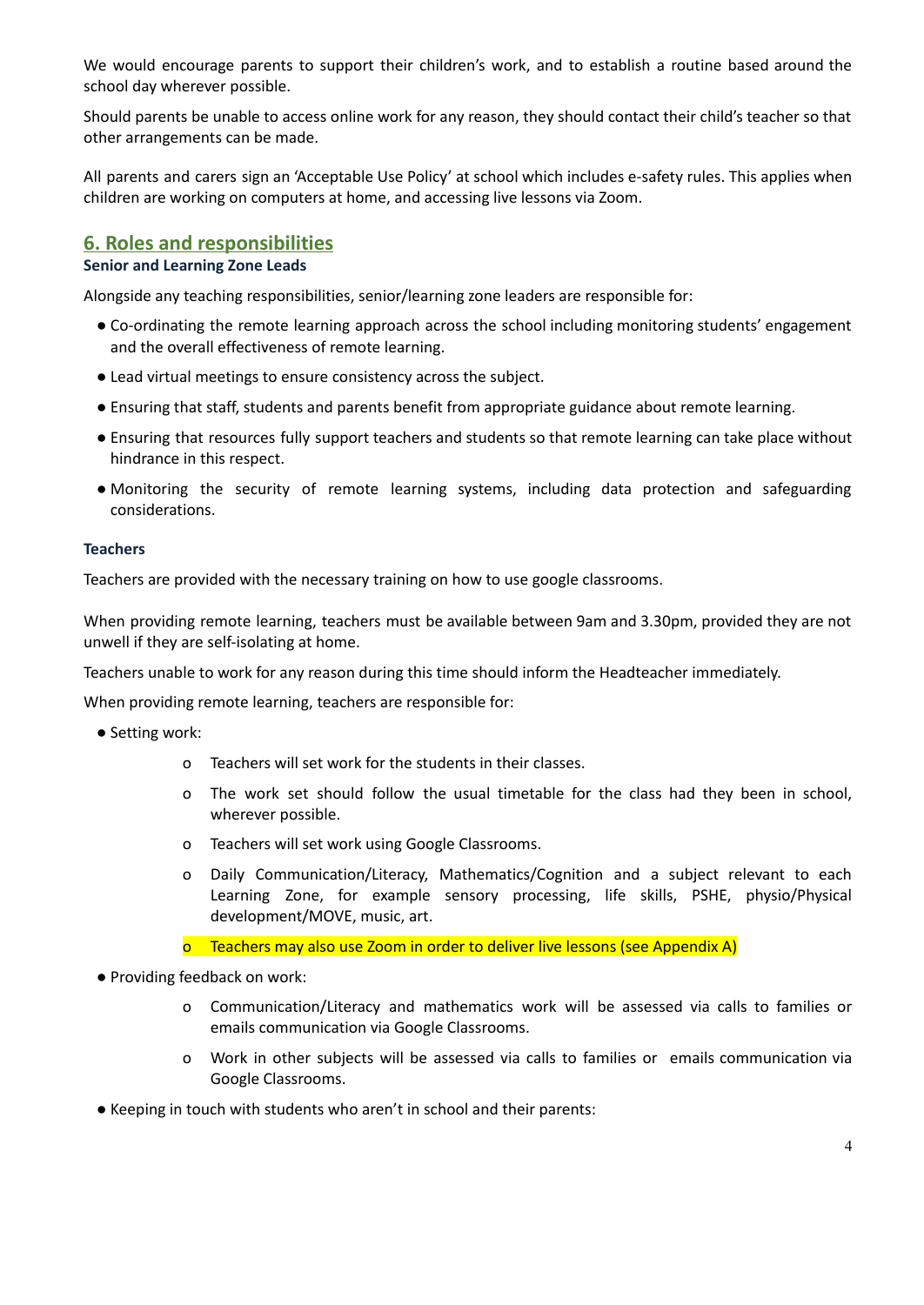- o Teachers are expected to make weekly contact, phone calls, or via emails should they be unable to reach the families by phone when a pupil is isolating for 10 days due to a COVID positive result.
- o If there is a concern around the level of a pupil's engagement, the teacher should inform the Deputy Head.
- o Teachers should only use their school email address to communicate with parents and students. All parent/carer emails should come through the school admin account.
- o Teachers who are isolating due to contact with a COVID positive case should check emails at least once in the morning and once in the afternoon and should respond to all parents within 24 hours. If the matter cannot be resolved within that period, the teacher will acknowledge the email and explain to the parent the reasons for the delay and the actions they are taking.
- o Where difficulties arise in communicating with a family, teachers will inform the Deputy Head to facilitate a resolution.
- o Calls made using personal phones must have 141 inserted before the recipient's number so that their phone number is hidden from view.
- Teachers will respond promptly to requests for support from families at home.
	- o Any complaints or concerns shared by parents or students should be reported to the teachers' Learning Zone Lead and the Headteacher; for any safeguarding concerns, refer immediately to the DSL (HT for LZ2 and DHT for LZ1, LZ3 and LZ4)
- Staff who are required to self-isolate are expected to:
	- o Follow the normal reporting procedure for planned absence.
	- o Following contact with school, the school business manager may set up a referral to Occupational Health or the Employee Assistance Programme to support that individual.
	- o Obtain a test and share the result of it with school so that appropriate plans can be made.
	- o If unwell themselves, teachers will be covered by another staff member. Planning and other activities will not be undertaken until the teacher is fit for work.

#### **Teaching Assistants**

Teaching assistants required to self-isolate must be available during their usual working hours, unless they are unwell themselves.

If they are unable to work for any reason during this time, for example due to sickness or caring for a dependent, they should report this using the normal absence procedure.

During the school day, teaching assistants must complete tasks as directed by a member of the SLT. The following tasks/roles are examples and do not constitute an exhaustive list:

- Cover in other areas of the school as directed by the Headteacher or DHT.
- Assisting the class teacher with supporting students.
- Preparing home learning resources.
- Undertake remote and/or online CPD training.
- Attend virtual meetings with colleagues.
- Communicate with parents.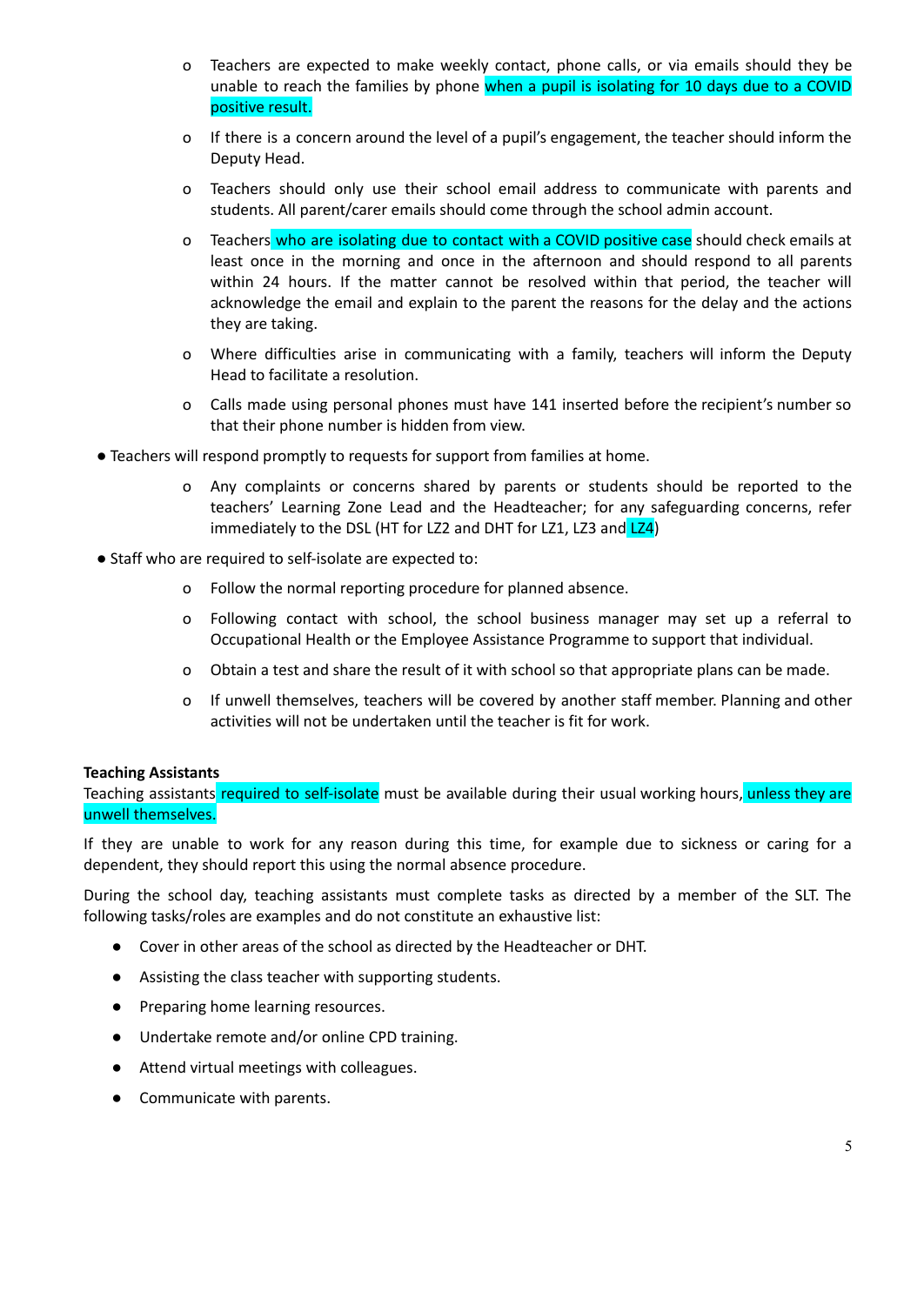● Completion of work that accords with school improvement priorities.

#### **Designated safeguarding lead**

The DSL is responsible for managing and dealing with all safeguarding concerns. For further information, please see the Safeguarding and Child Protection Policy.

## **The DHT**

Liaising with the ICT technicians to ensure that the technology used for remote learning is accessible to all students and that reasonable adjustments are made where required.

- Ensuring that students with EHC plans continue to have their needs met while learning remotely, and liaising with the headteacher and other organisations to make any alternate arrangements for students with EHC plans and KPLTs.
- **●** Identifying the level of support required by students.

#### **The School Business Manager**

- Ensuring value for money when arranging the procurement of equipment or technology.
- Ensuring that the school has adequate insurance to cover all remote working arrangements.

#### **IT Technicians**

IT technicians are responsible for:

- Fixing issues with systems used to set and collect work.
- Helping staff with any technical issues they are experiencing.
- Reviewing the security of remote learning systems and flagging any data protection breaches to the data protection officer.
- Assisting students and parents with accessing the internet or devices.

#### **Students and parents**

Staff can expect families who support students learning remotely to:

- Be contactable during the school day.
- Complete work to the deadline set by teachers where possible. We recognise that some students, due to their needs, may not be able to complete all tasks set as they require 1:1 support to do so.
- Seek help if they need it, from teachers or teaching assistants.
- Alert teachers if they're not able to complete work.

Staff can expect parents with children learning remotely to:

- Wherever possible, maintain a regular and familiar routine, making reference to the model timetable found in Google Classrooms.
- Support their children's work as far as they are able, by discussing the work together and making appropriate plans for its completion. This can include providing a suitable place to work and encouraging their children to focus.
- Make the school aware if their child is sick or otherwise cannot complete work, or if the online platform does not work on their devices, whereupon alternative resources will be offered.
- Seek help from the school if they need it, communicating with class teachers by phone or email, or by contacting the school office via phone or email.
- Be respectful when making any complaints or concerns known to staff.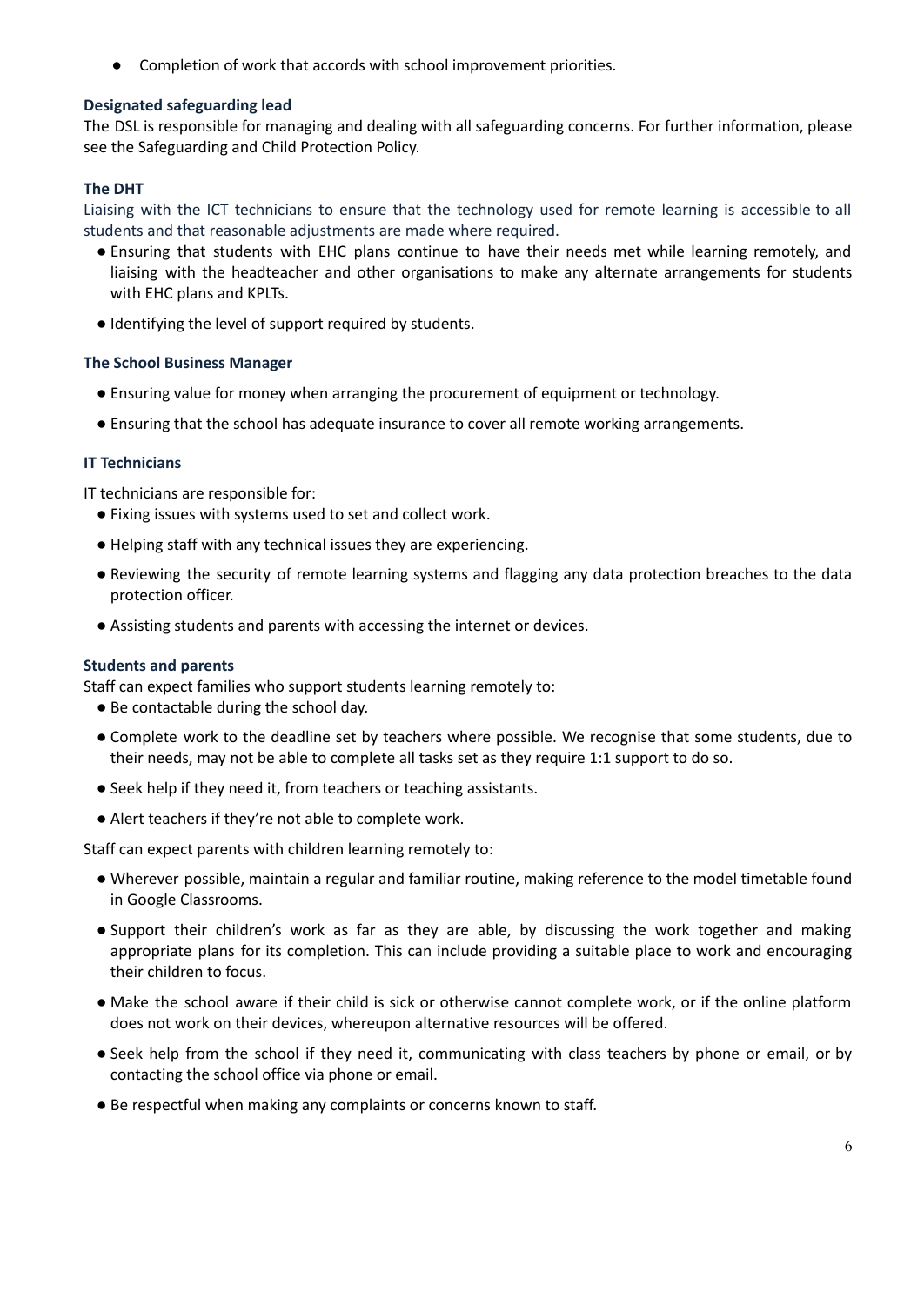## **Governing Body**

The governing body is responsible for:

- Monitoring the school's approach to providing remote learning to ensure education remains as high quality as possible.
- Ensuring that staff are certain that remote learning systems are appropriately secure, for both data protection and safeguarding reasons.

## **7. Personal Data**

Staff members may need to collect and/or share personal data, such as information on students' attainment or their contact details. This is necessary in furtherance of the school's official functions and therefore individuals will not need to provide authorisation for this to happen. However, staff are reminded to collect and/or share as little personal data as possible online, and should speak to their line manager if they are unsure. Teachers and teaching assistants should not store students' personal data on their own electronic devices.

## **8. Keeping Devices Secure**

All staff members will take appropriate steps to ensure their devices remain secure. This includes but is not limited to:

- Using strong password protection, with passwords that are at least 8 characters, with a combination of upper and lower case letters, numbers and special characters
- Ensuring the hard drive is encrypted, so that if the device is lost or stolen the files on the hard drive cannot be accessed by attaching it to a new device.
- Making sure the device locks automatically if left inactive for a period of time.
- Not allowing family or friends to use the device.
- Storing the device securely to avoid theft.
- Ensuring that anti-virus and anti-spyware software is up to date.
- Installing updates to ensure that the operating system remains up to date.

## **9. Safeguarding**

Staff should ensure that all safeguarding concerns are reported immediately to a DSL. If you are unable to contact someone and it is an urgent matter, speak to a member of the senior leadership team. All safeguarding policies and procedures continue to apply. Please follow the guidance that you were given during the annual update training on 30<sup>th</sup> September 2020.

Staff must ensure all communication with parents and students is conducted through the school email following normal guidance and ensure this remains professional.

## **10. Expectations of staff during online meetings**

When attending virtual meetings all staff should follow expected professional standards in relation to:

- **●** Dress code.
- **●** Location, e.g. avoid noisy areas, nothing inappropriate in the background.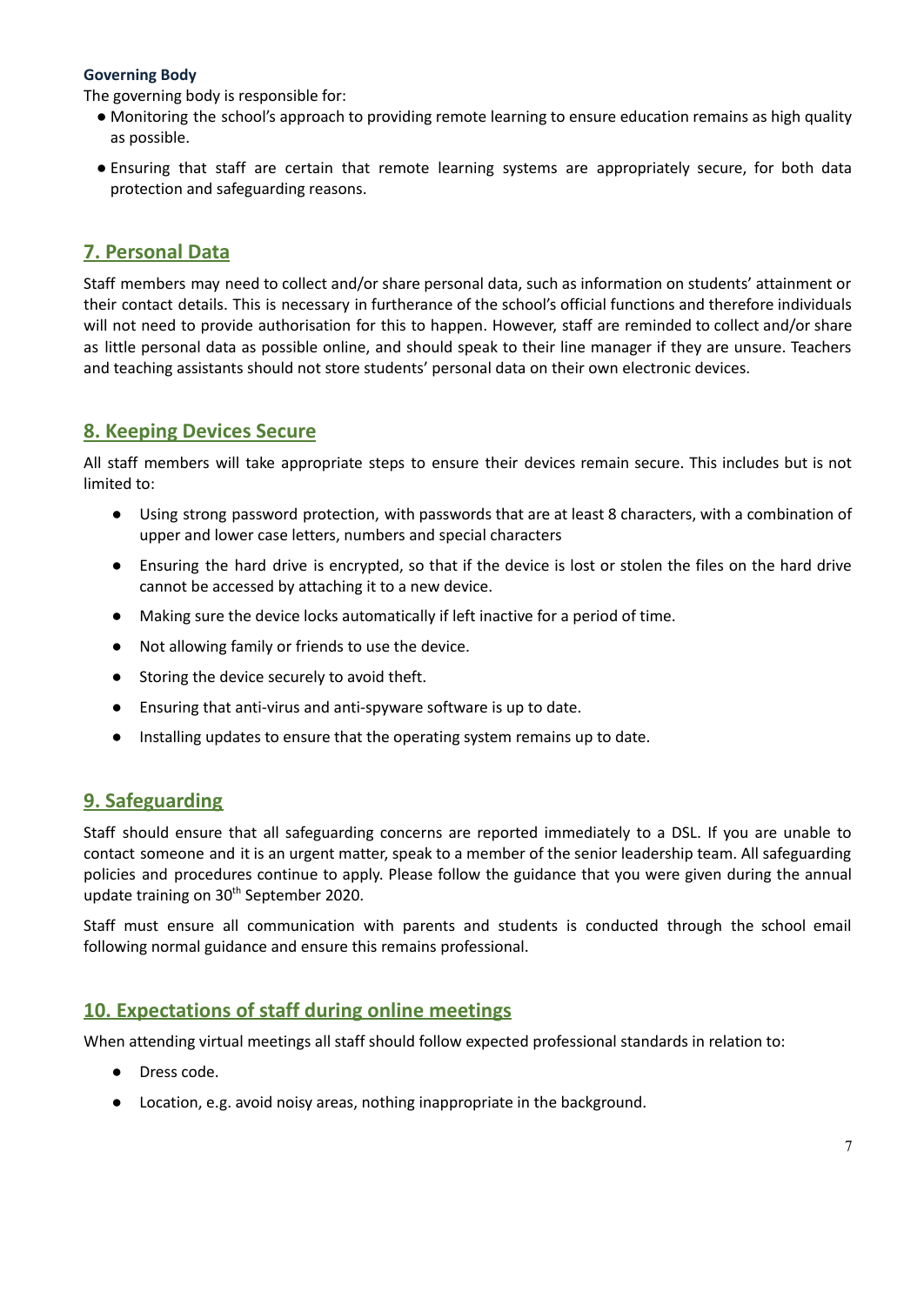## **11. Links with other policies and development plans**

This policy is linked to our:

- Safeguarding policy
- Behaviour policy
- Child protection policy
- Data protection policy and privacy notices
- Online safety acceptable use policy
- Code of Conduct for Phone calls, Video conferencing and recorded video

Appendices:

**Appendix A – Using Zoom for live lessons Appendix B – Zoom Guidance for parents**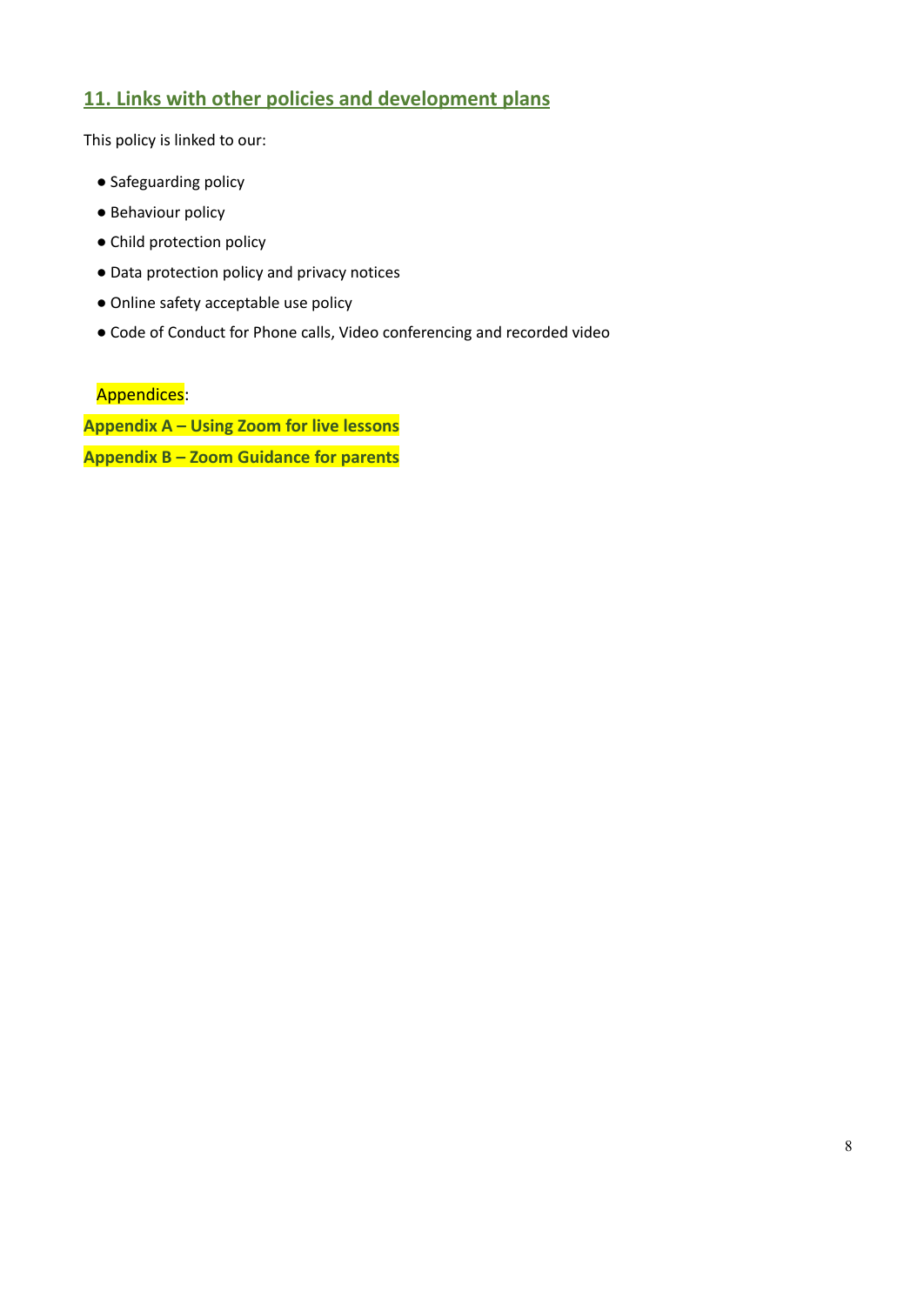## **Appendix A – Using Zoom for live lessons:**

## **Schedule the meeting**

- Use a computer for the Zoom lesson if possible rather than an iPad or personal device. It is more practical for sharing resources during the meeting.
- Log into Zoom using your school account (contact Daniel Green if you don't have one).
- Schedule a Zoom meeting and send the invitation to all participants.
- Teachers will be asked to provide a maximum of two live Zoom sessions per day and these should be no longer than 30 minutes in duration
- Teachers should start at the arranged times and not wait for late-comers, postpone or make ad-hoc arrangements

#### **Before the meeting starts**

● Close any windows that don't need to be open. Have your resources ready, e.g. PowerPoint/PDF/websites/video clips, and minimise them.

#### **Background**

- You can hide your background in Zoom by using a Virtual Background.
- However, not all devices support the use of virtual backgrounds. If you can't use the following options in this section, please make sure your real background at home is as 'clear' as possible
- To hide your background before the meeting starts, click on the little cog icon (Settings) near the top right-hand corner. Choose Background & Filters in the left-hand column.
- If the meeting has already started, click on the little 'up' arrow **^** located next to the video camera icon where you start/stop your video - Choose Virtual Background (if using an iPad, click on "more" and select "virtual background").
- Try one of the default Virtual Backgrounds. Select one that doesn't distract too much attention away from you as the primary focus!
- You can add your own backgrounds by clicking on the **+** icon to the right of the thumbnail images.

#### **Start the meeting**

- 'Admit' all your guests from the Waiting Room.
- When all guests are present, click on **Security** Check the **Lock Meeting** option. No more guests can enter.
- Click on **Participants - Mute all** *Allow Participants to Unmute Themselves* **Uncheck - Yes/Mute all**
- Only the host can now unmute participants.
- When you're ready for others to talk: **Participants - Mute all** *Allow Participants to Unmute Themselves* - **Check - Yes/Mute all**

#### **Remind families of 3 golden rules:**

- 1. Please be aware of what your camera is showing to others, including the background.
- 2. We have muted everyone for the moment, but when we unmute later, please remember that all participants will hear what you say.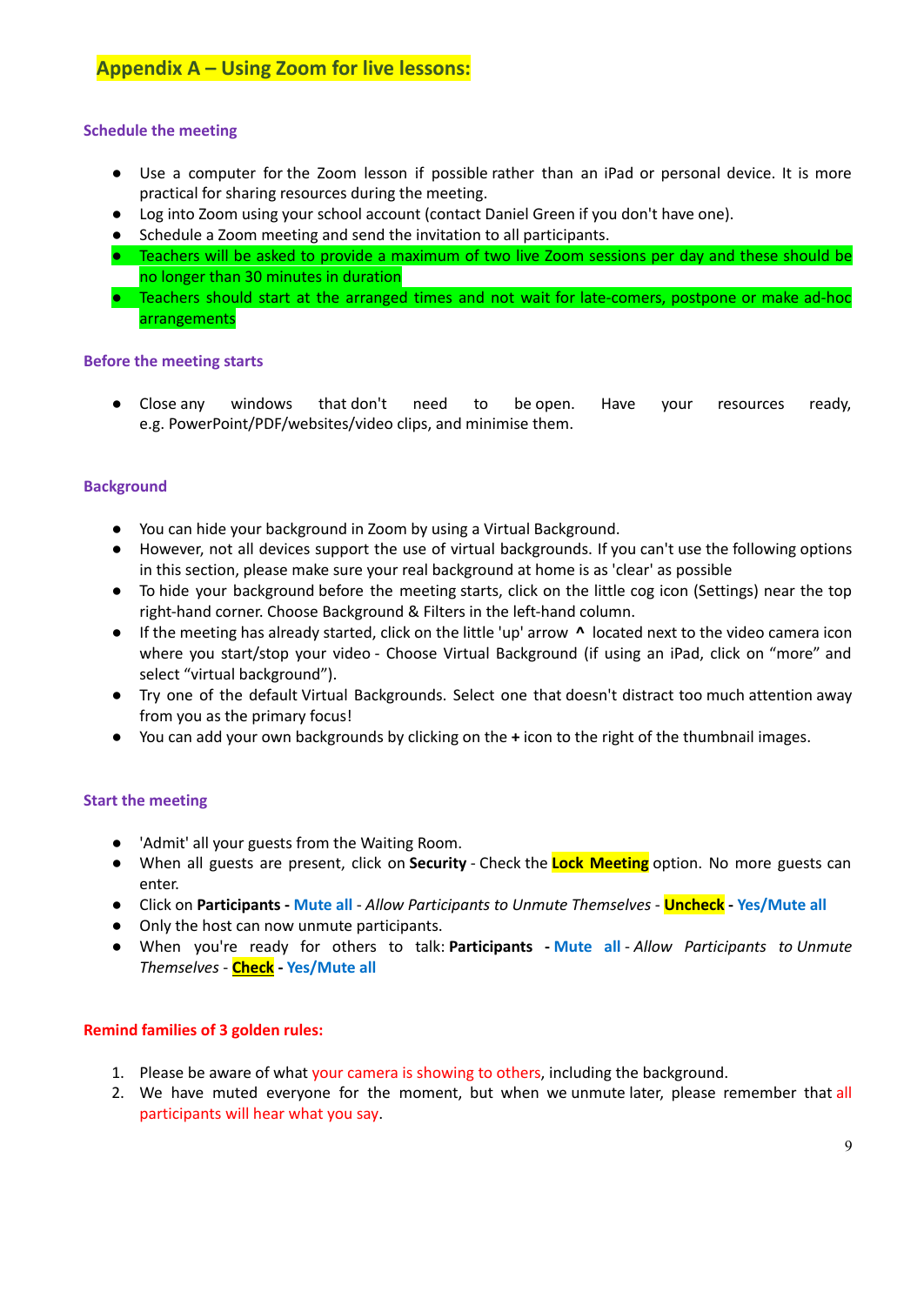3. This Zoom lesson is a live session only and is not being recorded by us. Please don't record this meeting on your devices so that we respect the privacy of all participants, especially our students.

## **Present/Share the lesson**

- In the Zoom window, choose **Share Screen**. Another window will open showing all available items to share. Click on the thumbnail relating to your lesson, e.g. PowerPoint.
- Make sure you check the 2 boxes at the bottom of the window: **Share Computer Sound** and **Optimize screen sharing for video clip.**
- Then click on **Share.**
- If you want to present different resources throughout your lesson, e.g. slide show, videos, website you don't need to 'Stop share' in between each one. Instead, move your cursor to the top of the screen where it says: **You are screen sharing**. A drop-down menu should appear. Choose **New Share**
- Click on the thumbnail that shows the next resource you want to present. Then click on **Share.**
- In this way, it is possible to move back and forth between your resources as you share them.
- When you have finished presenting your resources Stop share

## **Concerns**

If you notice an issue with any of the guests, e.g. inappropriate behaviour:

- Click on **Participants** select the guest in the list More (if shown) '**Stop Video**' (turns their camera off). Mute their mic as well if necessary.
- Start a chat and send your message **privately** to that particular guest, e.g. 'Are you aware that..... Please make sure.....'
- Ask the guest to send you a **private** chat message to confirm when they are ready to rejoin.
- Return to **Participants** select the guest again '**Ask to Start Video**' to invite them to turn on their camera display.
- If you are *still* concerned, choose **Participants** select the guest More (if shown) **Put in Waiting Room**. You don't need to readmit the guest! They will be safely out of the way until you decide otherwise. There is also the option to 'Remove', but this is more severe as it may report the activity to Zoom if you're not careful. 'Put in Waiting Room' doesn't have any other implications.

#### **Safeguarding**

We hope that video calls will be lively and animated experiences for both teachers and families. However, if you see or hear anything of concern during the video call (e.g. apparent mistreatment or presentation of pupil), please do **NOT** confront the family, even during a one-to-one session. **Don't** attempt to record the video call in any way. End the session when you can, alert Sue or Sandra immediately about your concerns log and your observations in the Safeguarding spreadsheet. In an emergency, contact the police by dialling 999.

## **Recommended: 2 staff members in Zoom meeting**

- The reality is that it's challenging for a teacher to present a lesson whilst managing the participants! Ideally, every Zoom lesson would be attended by 2 staff members: two teachers or the teacher and an LSA.
- Teachers should not take part in live-streamed one -one tuition
- In this scenario, the teacher can focus on delivering the lesson while the LSA monitors the meeting.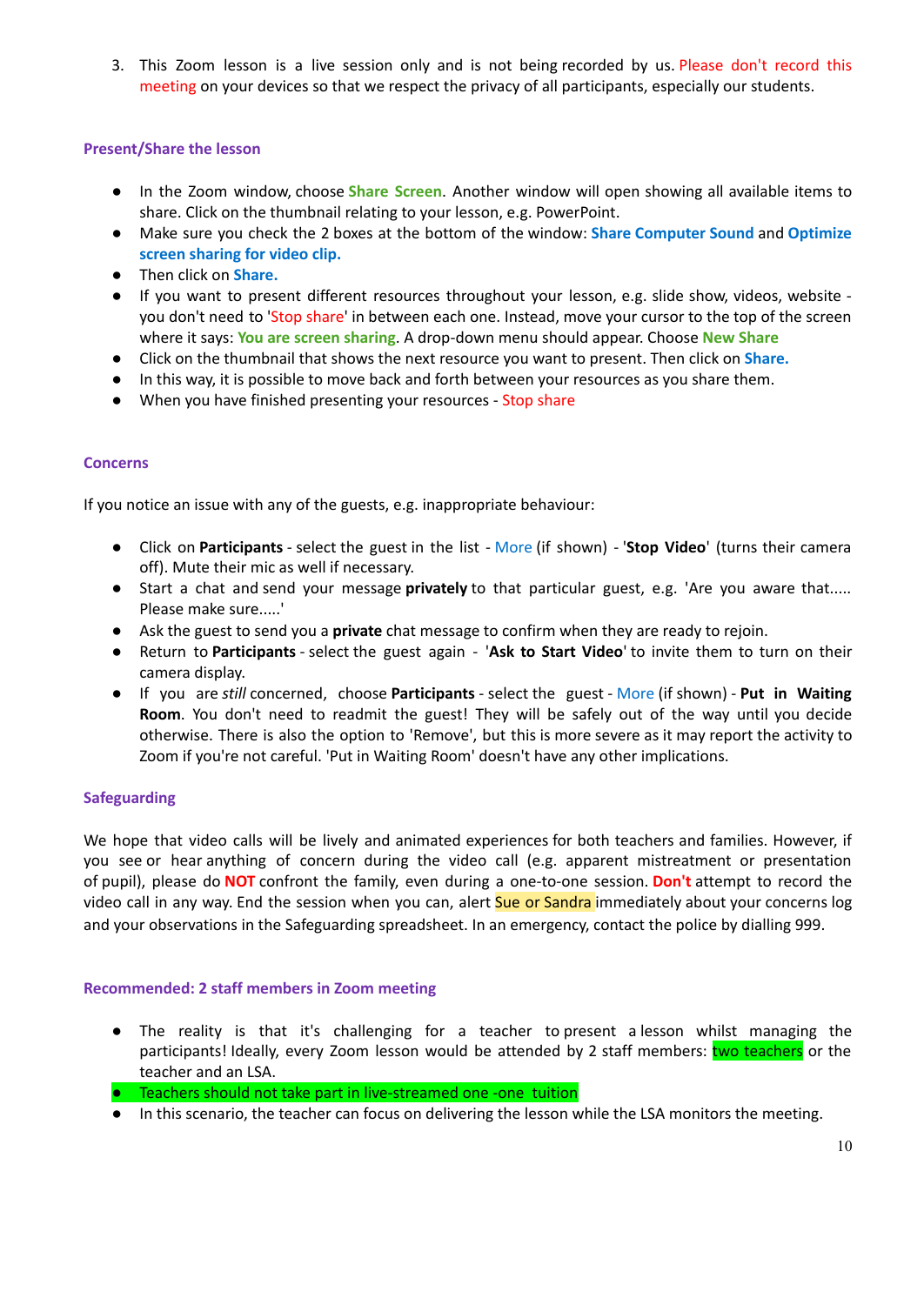- The teacher will be scheduling the meeting initially, which means that they must act as the host in order to start the meeting via their Zoom account.
- Before handing over control, the teacher needs to make sure that their screen can still be shared for presenting the lesson. Click on the little 'up' arrow **^** located next to the **Share Screen** icon - **Advanced Sharing options**

## Who can share? **All Participants**

Who can start sharing when someone else is sharing? **Only host**

- When the teacher is ready to hand over control to the LSA: **Participants -** select LSA **- More - Make host**
- *Do you want to change the host to LSA?* **Yes**
- The LSA may see a small message appear: *You are the host now*.
- The LSA now has control of the meeting. They can admit new guests from the meeting room and keep an eye on participants via the **Gallery View**.
- The LSA should first check **Participants** and verify that all guests are muted apart from the teacher. Select the teacher if their mic icon needs to be unmuted and '**Ask to Unmute**'.
- When the teacher is ready for others to talk: **Participants - Mute all** *Allow Participants to Unmute Themselves* - **Check - Yes**/**Mute all**
- The LSA's primary focus is the gallery, not the lesson. If issues arise, see the **Concerns** section above.
- If the teacher is screen sharing, the LSA can click on the little **+** icon on the camera view to reveal the other participants.
- In order of preference for LSA:
	- 1st choice: use computer for Zoom meeting (25 people max in Gallery View)
	- 2nd choice: iPad (9 people max in Gallery View). To see more people/camera views, swipe from right to left.
	- 3rd choice: Smartphone/tablet (4 or 9 people max in Gallery View). To see more people/camera views, swipe from right to left.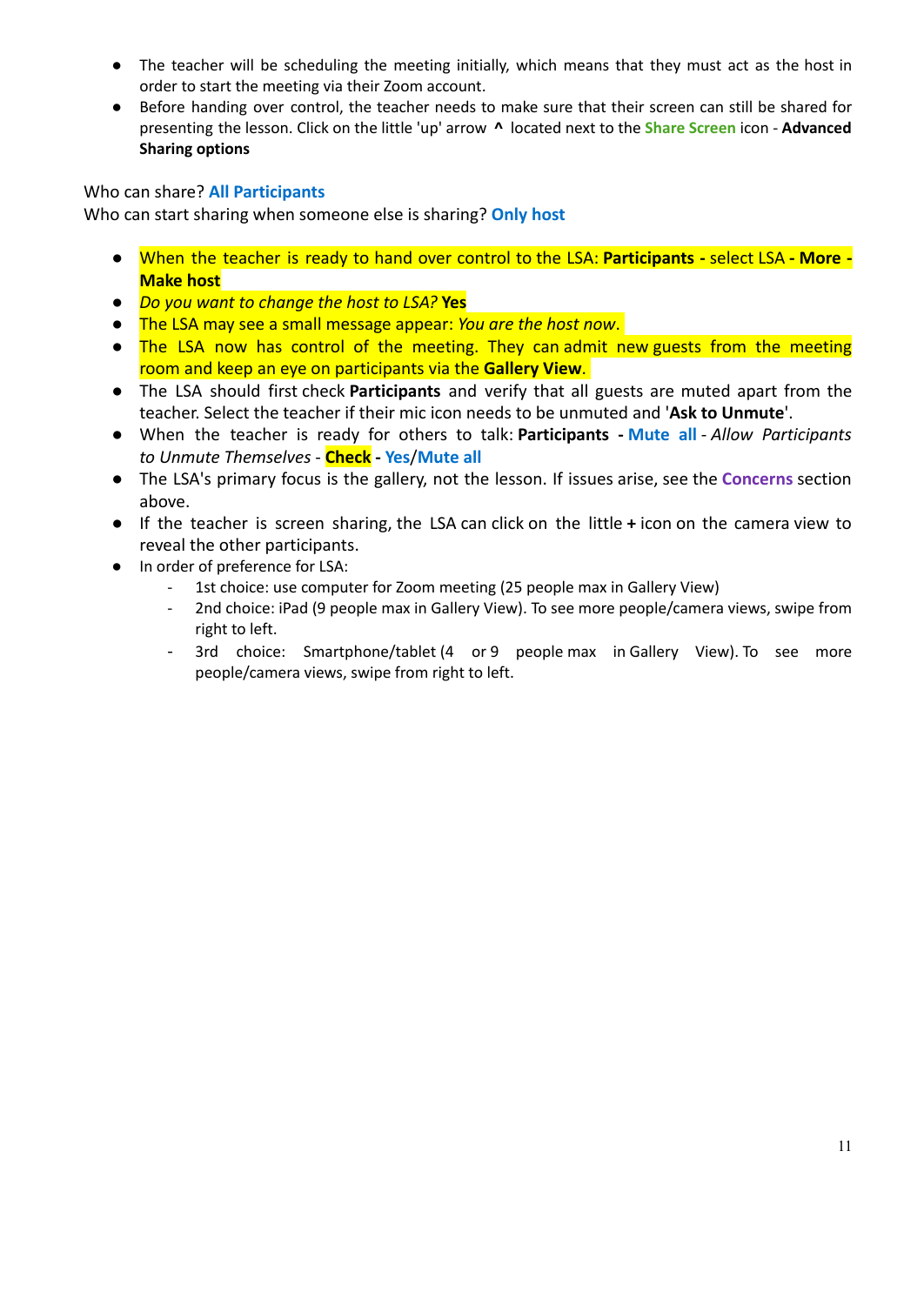## **Safeguarding:**

Mapledown School would like to assure parents that we are following the safety guidelines for using Zoom in schools. Zoom have tightened the security on their platform, but as we do not run the service, we **cannot** guarantee that there won't be an unforeseen issue during a video call. If this is the case, our teachers will end the call immediately and contact you by phone. We do not expect problems, and we are happy to use Zoom as the most accessible option for most people.

## **Receiving an invitation**

- If you do have a Zoom account and host meetings with others, please **don't** send an invitation to a teacher. For your safety, our school policy requires a teacher to host the meeting and invite parents to join. This ensures that the teacher or therapist has full control of both the meeting and the participants who are allowed to join.
- You will receive an invitation to join the meeting via an email link. Simply click on the link to join the meeting if you already have the Zoom app installed on your device. If you haven't installed the app, you will be asked to download the software before using Zoom for the first time.
- Please make sure the Zoom email invitation is from a **school email address,** i.e. [teachername@mapledown.barnet.sch.uk](mailto:teachername@mapledown.barnet.sch.uk)**.** Don't click on the email link if you don't see a school email address or if you're not sure. It's always better to contact the teacher or therapist separately and check whether the invitation link is genuine.
- Please **DO** NOT share the meeting link with anyone else, including other relatives, friends or even families from your child's class. The teacher will send personal email invitations to all those who are invited to join a particular video call.

## **The Video Call / Virtual session**

- Teachers or therapists may offer a one-to-one video call or a group call with families, depending on what they feel is best for their students or their class. Our classes have different needs and all such decisions are made by teachers after careful consideration.
- Zoom allows you to check the view shown by your own camera before you join the meeting. Please be aware of what others will see and hear - try to find a quiet room if possible and check what can be seen in your background! All those visible in the video call must wear appropriate clothing, and we ask that your device or computer is used in an appropriate area, for example NOT in the bedroom, and if you can, the background should be blurred.
- Please **DO NOT ATTEMPT TO RECORD** the Zoom meeting on any device. We are relying on our trust with families to arrange private video calls. Other families (and our teacher) have a right not to be recorded by others. Our video calls are 'live sessions' only.
- Think of the video call as a coffee morning held at the school. Please be aware that all participants can **see** and **hear** each other when you join group sessions with other families. All communication should only be what you are willing to **show**and **share** with other parents in <sup>a</sup> coffee morning! Anything more private should not be communicated in a group video call.
- Above all, we know that this is a very challenging period for all our school families and we want to help you by using the most practical communication technology to keep in touch at this time. Seeing and hearing each other is a positive way to maintain contact, to share our experiences and for teachers and therapist to keep connected with their students, so that teaching and learning can extend beyond the classroom. We hope it will benefit everyone who wants to be a part of this service, and we invite you to explore this avenue for supporting the most important partnership we have - the relationship between our school and our families.

Please email [office@mapledown.barnet.sch.uk](mailto:office@mapledown.barnet.sch.uk) to say that you have read and understood the guidelines. If we do not hear from you, a member of staff will contact you by phone to obtain your permission.